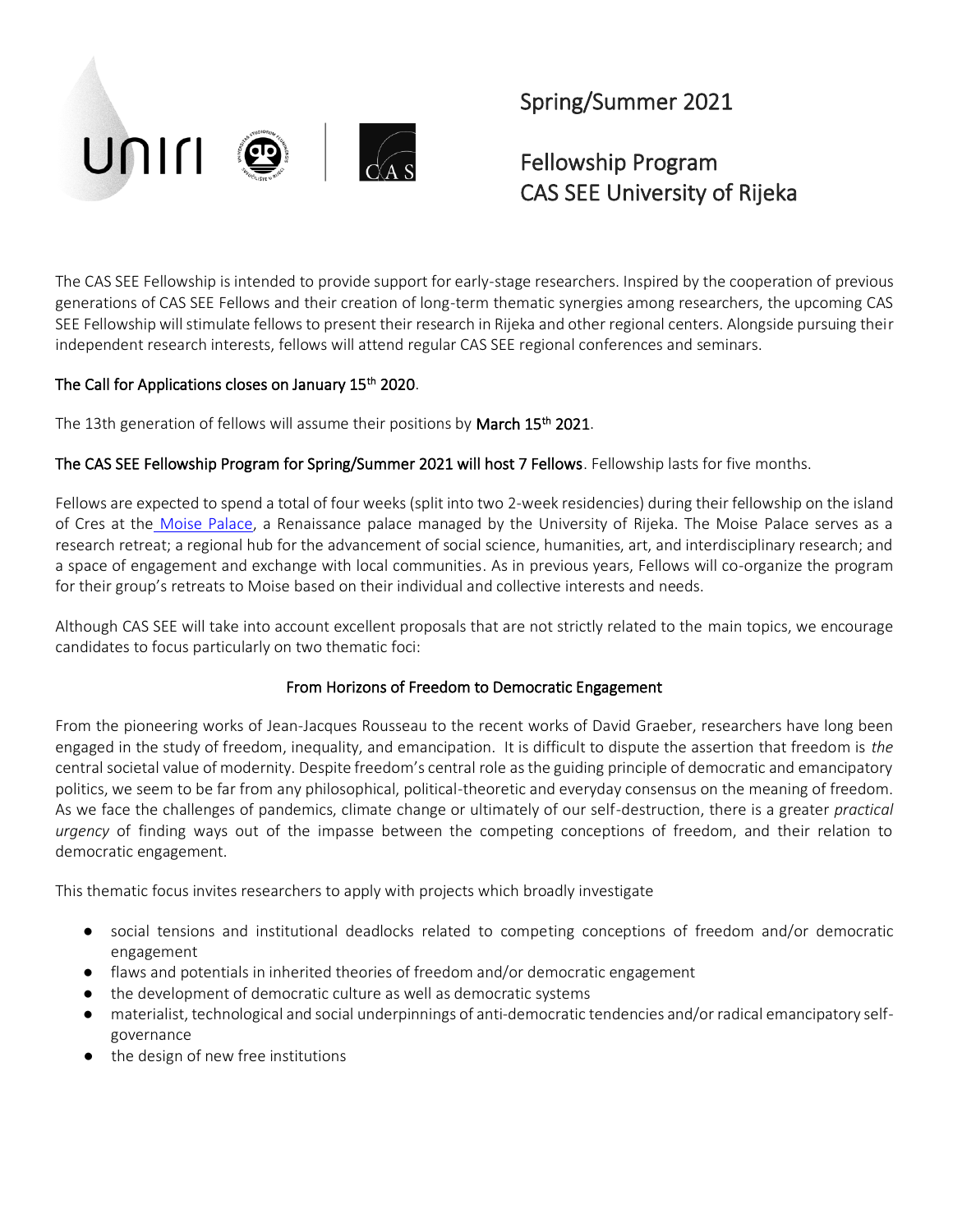#### Food Futures

The production, distribution, and consumption of food has become one of the key problems of the climate crisis, as these practices both contribute to and are endangered by new ecological unpredictability. As weather patterns unravel and the soil and seas fail to sustain biodiversity, food systems are becoming increasingly compromised while the logistics of globalized food systems appear unsustainable. Meat production is among the primary industries which contribute to exacerbating the root causes of the climate crisis. An inordinate amount of food waste coexists with starvation.

This thematic focus invites researchers to apply with projects broadly related to

- the anthropology of food
- the studies of changes of cultural and economic food habits and systems
- the political project of universal access to food

#### APPLICATION AND DEADLINE:

– Applications are submitted by filling the application form [\(http://www.cas.uniri.hr/application-form/\)](http://www.cas.uniri.hr/application-form/) at [http://www.cas.uniri.hr](http://www.cas.uniri.hr/) where you will find the detailed information regarding the content of the application, eligibility criteria, selection procedure, etc.

- The deadline for application is January 15<sup>th</sup>, 2021, 12 AM GMT. Late applications will not be considered.

#### SELECTION PROCEDURE:

– Administrative pre-selection of applications– Scientific assessment by two international referees– Final selection by the CAS SEE Rijeka Academic boards – Publication of results (February 15<sup>th</sup>, 2021)

### CALENDAR OF ACTIONS:

Application deadline  $\rightarrow$  January 15<sup>th</sup>, 2021

Publication of CAS SEE Rijeka final selections → February 15<sup>th</sup>, 2021

Expecting arrival of Fellows  $\rightarrow$  March 15<sup>th</sup>, 2021

### ELIGIBILITY CRITERIA:

Degree: At the time of the application, researchers must have a doctoral degree. Nationality: Researchers from all countries are eligible to apply for the program. Disciplines: The program is open to all disciplines in the fields of humanities and social sciences. It also welcomes applications from the arts, life and exact sciences provided that:

- the research project does not require any intensive laboratory work
- the research project interfaces with humanities and social sciences
- the applicant has a proven capacity for dialogue with other scientific disciplines